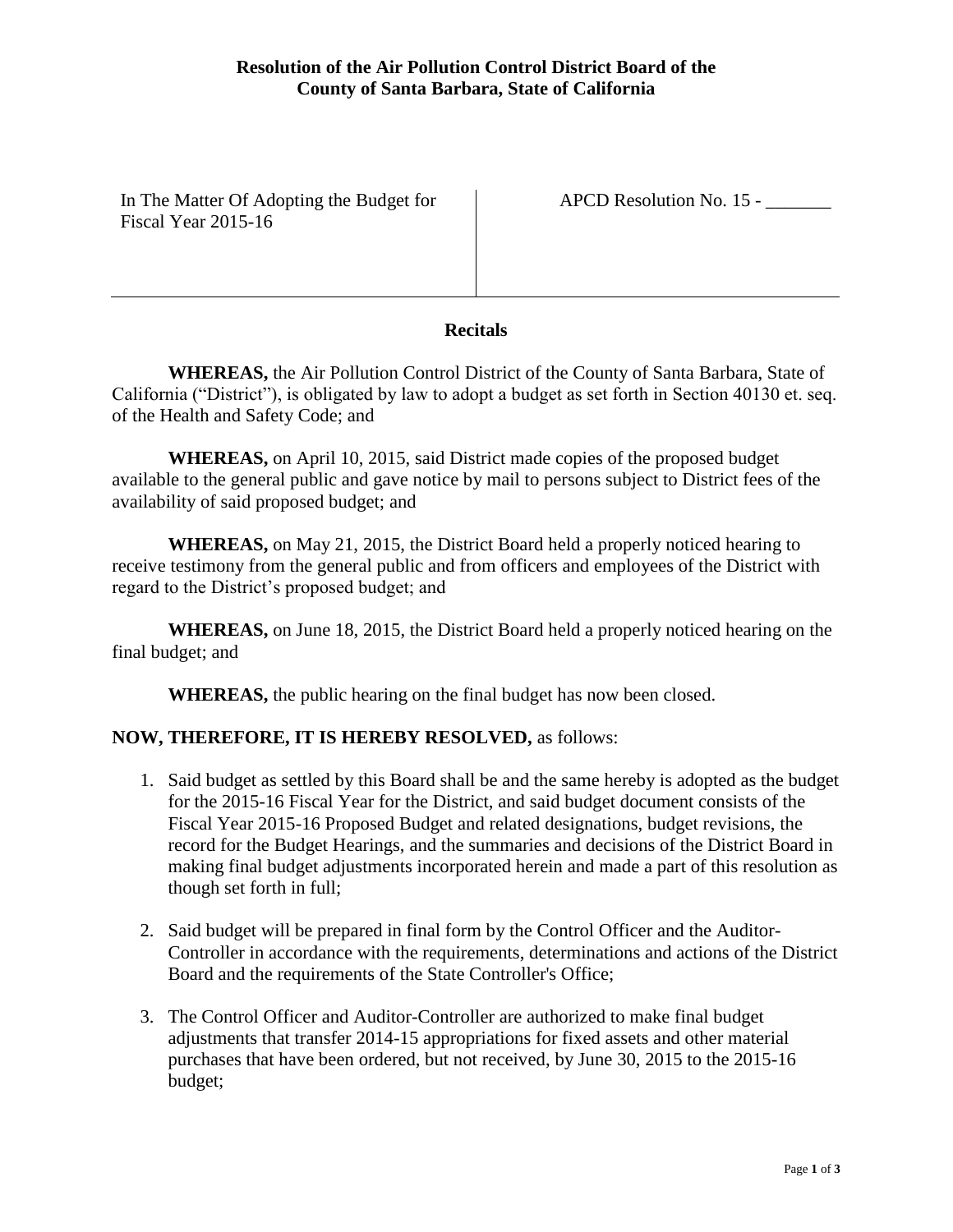- 4. The Control Officer and Auditor-Controller in compiling the final budget are authorized to make adjustments where the Fiscal Year 2014-15 actual year-end closing figures for the General Fund (No. 1960) differ from the budget estimates and to make any final budget changes required to balance the budget by adjusting the applicable Fund Balance accounts;
- 5. The Control Officer and Auditor-Controller are hereby authorized to make adjustments to the final budget for Fiscal Year 2015-16 to reflect the transfer of any Fiscal Year 2014-15 unassigned General Fund (No. 1960) balance to the applicable Fund Balance accounts, such that the beginning unassigned General Fund (No. 1960) balance for Fiscal Year 2015-16 will be zero;
- 6. The fees and charges for services listed in the proposed budget and as modified, revised, and finally settled are hereby incorporated into the financing of the final budget;
- 7. As appropriate during the fiscal year, and upon receipt of proper documentation by the Auditor-Controller's office, the Auditor-Controller is authorized to adjust monthly appropriations and revenue estimates;
- 8. The Control Officer is hereby delegated the authority to transfer appropriations between object levels within the District budget units, as provided in Government Code section 29125;
- 9. The Control Officer and Auditor-Controller, in compiling the final budget, are authorized to make ministerial budget changes and to transfer appropriations to or from fund balance accounts to balance the budget for the various funds governed by the District;
- 10. The Control Officer and Auditor-Controller are authorized to make adjustments to the final budget throughout Fiscal Year 2015-16 for line item accounts 3381 Unrealized Gain/Loss on Investments and 9797 Unrealized Gains to properly record changes in the fair value of investments;
- 11. The Control Officer and Auditor-Controller are authorized to make adjustments to the final budget throughout Fiscal Year 2015-16 for line item account 3380 Interest Income and associated fund balance accounts in order to properly record fund balance increases in operating funds due to interest income from the underlying agency fund (No. 1961);
- 12. The Control Officer and Auditor-Controller are authorized to make any adjustments to the final budget for Fiscal Year 2015-16 in order to comply with any Governmental Accounting Standards Board Pronouncements or to conform the budget to Generally Accepted Accounting Principles; and
- 13. A copy of said final budget will remain on file with the Clerk of the District Board.